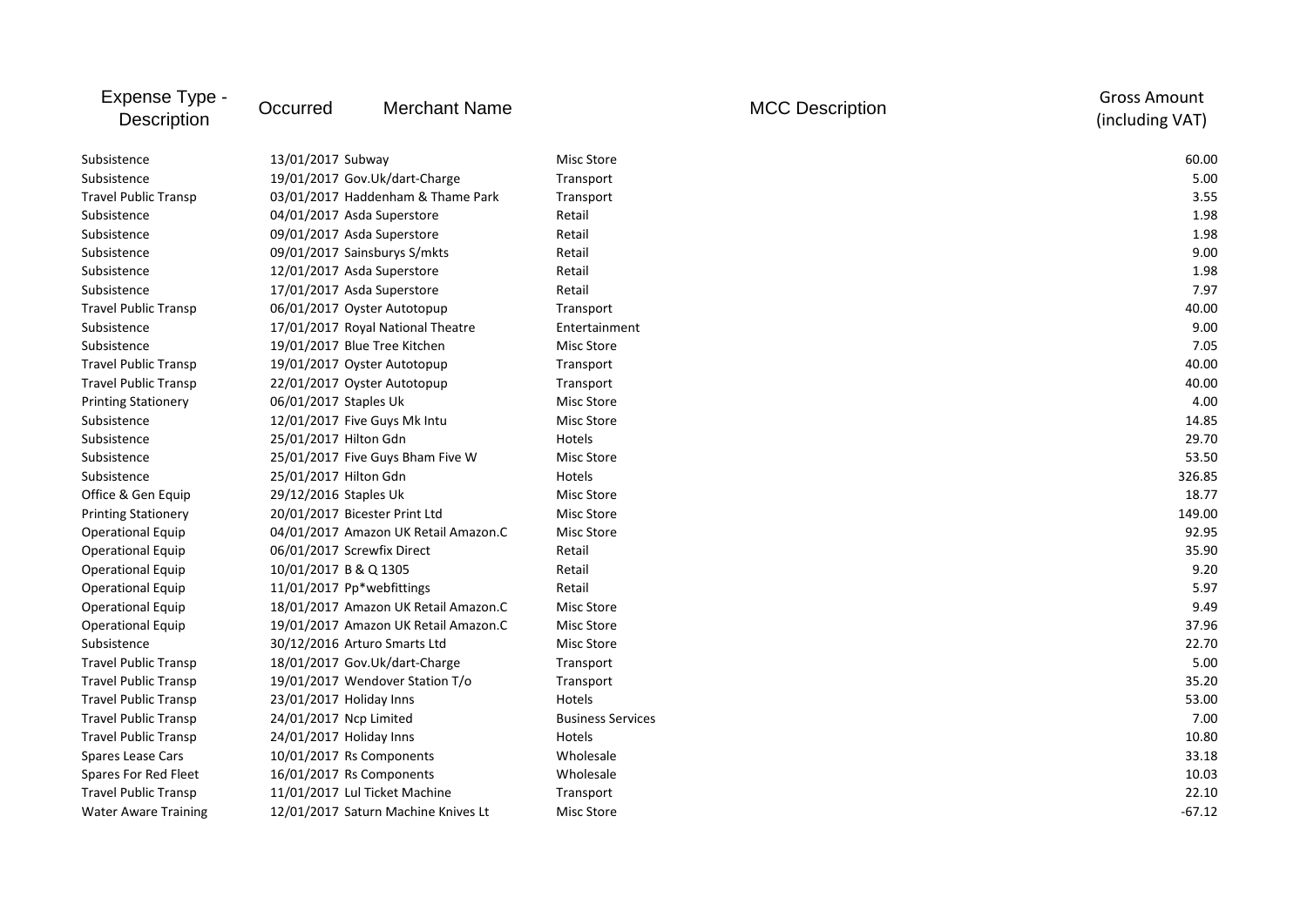| Subscriptions               | 03/01/2017 Endole                 | <b>Business Services</b>     | 59.99   |
|-----------------------------|-----------------------------------|------------------------------|---------|
| <b>Professional Subs</b>    | 03/01/2017 Www.Cipfa.Org.Uk       | <b>Professional Services</b> | 410.00  |
| <b>Travel Public Transp</b> | 20/01/2017 Trainline              | Transport                    | 68.44   |
| Courses & Conference        | 20/01/2017 Premier Inn44521690    | Hotels                       | 173.98  |
| Courses & Conference        | 20/01/2017 Redactive              | <b>Business Services</b>     | 834.00  |
| Canteen Equipment           | 19/01/2017 Argos Ltd              | Retail                       | 99.99   |
| Canteen Equipment           | 19/01/2017 Argos Retail Group     | Retail                       | 99.99   |
| Canteen Equipment           | 19/01/2017 Argos Retail Group     | Retail                       | -99.99  |
| Welfare                     | 05/01/2017 Petals                 | Misc Store                   | 39.00   |
| Subsistence                 | 30/12/2016 Costa Coffee 43036170  | Misc Store                   | 5.25    |
| <b>Printing Stationery</b>  | 18/01/2017 Www.Shaws.Co.Uk        | Wholesale                    | 15.54   |
| Subsistence                 | 05/01/2017 Ritazza                | Misc Store                   | 4.69    |
| Subsistence                 | 12/01/2017 Caffe Ritazza          | Misc Store                   | 5.48    |
| Subsistence                 | 16/01/2017 Ritazza                | Misc Store                   | 4.69    |
| Subsistence                 | 17/01/2017 Ravello                | Misc Store                   | 9.33    |
| Subsistence                 | 20/01/2017 Queensway Coffee       | Misc Store                   | 5.20    |
| Subsistence                 | 23/01/2017 Costa Coffee           | Misc Store                   | 2.65    |
| Subsistence                 | 25/01/2017 The Natural Kitchen    | Misc Store                   | 2.75    |
| Subsistence                 | 25/01/2017 Ritazza                | Misc Store                   | 3.40    |
| <b>Travel Public Transp</b> | 06/01/2017 Www.London-Luton.Co.Uk | Transport                    | 16.67   |
| <b>Travel Public Transp</b> | 06/01/2017 Www.London-Luton.Co.Uk | Transport                    | 16.66   |
| <b>Travel Public Transp</b> | 06/01/2017 Www.London-Luton.Co.Uk | Transport                    | 16.66   |
| <b>Staff Training Fees</b>  | 11/01/2017 Www.Cips.Org           | <b>Professional Services</b> | 123.42  |
| <b>Community Safety Chg</b> | 11/01/2017 Elc-Internet           | Retail                       | 150.00  |
| <b>Community Safety Chg</b> | 12/01/2017 Paypal *slb            | <b>Misc Store</b>            | 1008.50 |
| Courses & Conference        | 13/01/2017 Premier Inn44521690    | Hotels                       | 102.49  |
| <b>Staff Training Fees</b>  | 13/01/2017 Premier Inn44019110    | Hotels                       | 324.95  |
| <b>Staff Training Fees</b>  | 13/01/2017 Premier Inn44019110    | Hotels                       | 328.45  |
| Courses & Conference        | 13/01/2017 Www.Publicpolicyexchan | <b>Business Services</b>     | 354.00  |
| <b>Staff Training Fees</b>  | 13/01/2017 Premier Inn44019110    | Hotels                       | 376.45  |
| <b>General Postage</b>      | 16/01/2017 Parcel2go.Com Ltd      | Transport                    | 7.31    |
| <b>General Postage</b>      | 16/01/2017 Post Office Counter    | Government                   | 10.05   |
| <b>Travel Public Transp</b> | 18/01/2017 The Dumfries Arms      | Hotels                       | 149.70  |
| Subsistence                 | 19/01/2017 William Beardmore 1951 | <b>Misc Store</b>            | 12.75   |
| Subsistence                 | 19/01/2017 William Beardmore 1951 | Misc Store                   | 13.90   |
| Subsistence                 | 19/01/2017 William Beardmore 1951 | <b>Misc Store</b>            | 12.90   |
| <b>Travel Public Transp</b> | 19/01/2017 The Dumfries Arms      | Hotels                       | 195.00  |
| <b>Travel Public Transp</b> | 19/01/2017 The Dumfries Arms      | Hotels                       | 195.00  |
| <b>Travel Public Transp</b> | 19/01/2017 The Dumfries Arms      | Hotels                       | 315.00  |
| <b>Travel Public Transp</b> | 19/01/2017 The Dumfries Arms      | Hotels                       | 67.65   |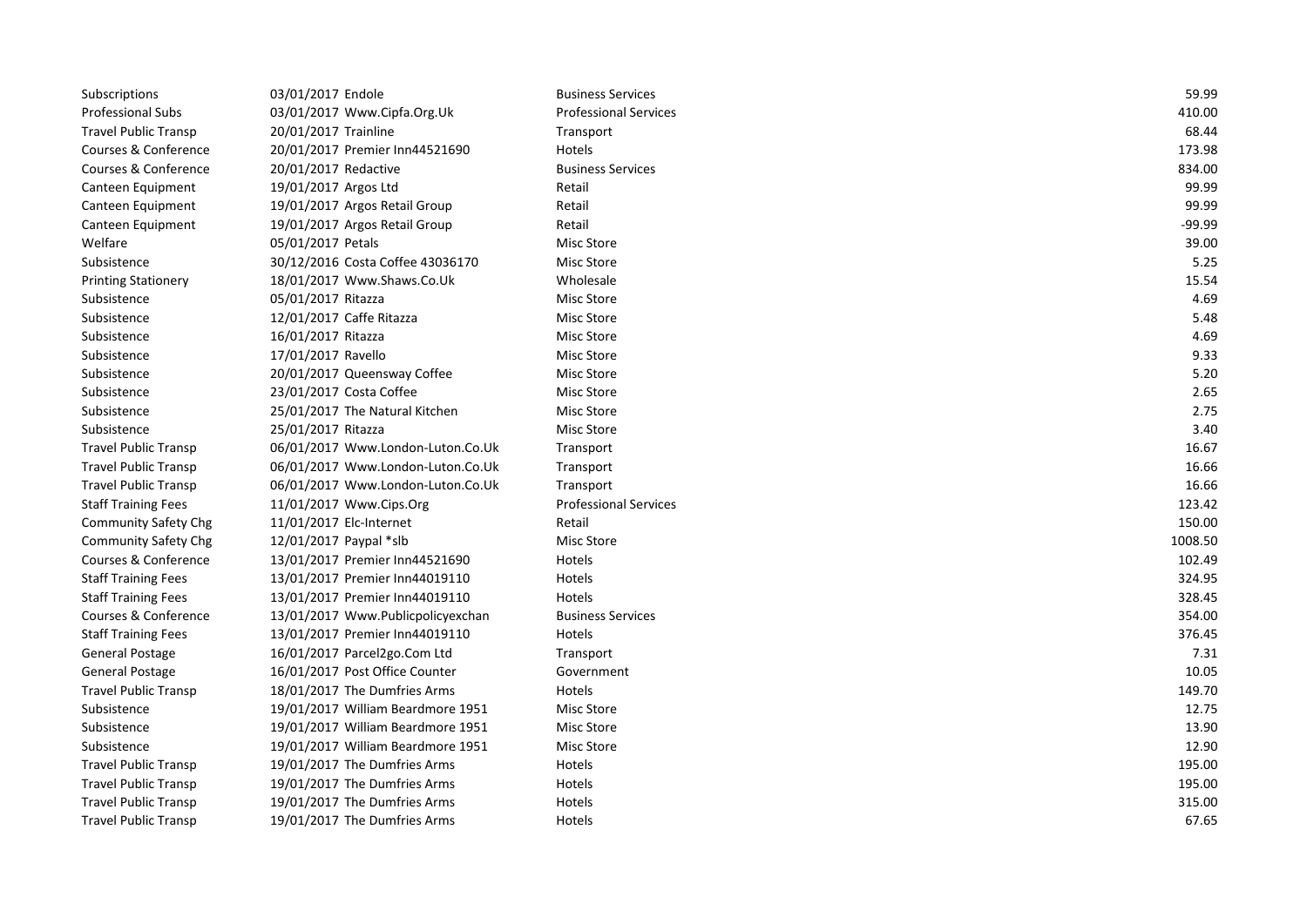| <b>Travel Public Transp</b> | 19/01/2017 The Dumfries Arms         | Hotels                   | 67.65  |
|-----------------------------|--------------------------------------|--------------------------|--------|
| <b>Travel Public Transp</b> | 19/01/2017 The Dumfries Arms         | Hotels                   | 67.65  |
| <b>Travel Public Transp</b> | 24/01/2017 The Grand Hotel           | Hotels                   | 164.00 |
| <b>Travel Public Transp</b> | 19/01/2017 Greater Anglia T/o        | Transport                | 18.80  |
| Subsistence                 | 24/01/2017 The Woolpack              | Misc Store               | 55.20  |
| Subsistence                 | 25/01/2017 Greater Anglia T/o        | Transport                | 22.30  |
| <b>Travel Public Transp</b> | 25/01/2017 Carlos Kitchens           | Misc Store               | 37.50  |
| <b>Travel Public Transp</b> | 20/01/2017 Indigo Park Soluti        | <b>Business Services</b> | 10.80  |
| <b>Travel Public Transp</b> | 20/01/2017 London Midland Tic        | Transport                | 44.70  |
| Mileage And Lump Sum        | 23/01/2017 Tesco Pfs 3978            | Vehicles                 | 45.23  |
| <b>Computer Software</b>    | 01/01/2017 Msft *                    | Wholesale                | 4.04   |
| Telephones                  | 09/01/2017 Paypal *clarioncomm       | Misc Store               | 163.20 |
| Telephones                  | 17/01/2017 Paypal *clarioncomm       | Misc Store               | 28.80  |
| Computer Hardware           | 24/01/2017 Amazon UK Retail          | Mail Order               | 45.01  |
| Repairs & Maintenanc        | 16/01/2017 Currys Online             | Misc Store               | 274.98 |
| <b>Travel Public Transp</b> | 10/01/2017 Ticketofficesale          | Transport                | 26.70  |
| <b>Travel Public Transp</b> | 17/01/2017 Trainline                 | Transport                | 150.04 |
| Subsistence                 | 04/01/2017 The Swan Inn              | Misc Store               | 101.70 |
| <b>Travel Public Transp</b> | 13/01/2017 Trainline                 | Transport                | 34.02  |
| <b>Travel Public Transp</b> | 16/01/2017 Napier Mk                 | <b>Business Services</b> | 8.00   |
| <b>Travel Public Transp</b> | 18/01/2017 Trainline                 | Transport                | 34.02  |
| <b>Travel Public Transp</b> | 23/01/2017 Trainline                 | Transport                | 34.02  |
| <b>Travel Public Transp</b> | 25/01/2017 Trainline                 | Transport                | 61.10  |
| <b>Printing Stationery</b>  | 03/01/2017 Amazon UK Retail Amazon.C | Misc Store               | 60.00  |
| <b>Computer Software</b>    | 04/01/2017 Surveymonkey.Com          | Mail Order               | 26.00  |
| <b>Travel Public Transp</b> | 10/01/2017 Www.London-Luton.Co.Uk    | Transport                | 45.99  |
| Subsistence                 | 16/01/2017 Frankie & Bennys 1949     | Misc Store               | 14.85  |
| <b>Computer Software</b>    | 19/01/2017 Teamupcom                 | Misc Store               | 78.30  |
| <b>Travel Public Transp</b> | 20/01/2017 Trainline                 | Transport                | 113.63 |
| <b>Bank Charges</b>         | 23/01/2017 Foreign Exchange Fee      | Foreign Exchange Fee     | 2.15   |
| Subsistence                 | 23/01/2017 Indigo Park Soluti        | <b>Business Services</b> | 10.90  |
| Subsistence                 | 23/01/2017 Indigo Park Soluti        | <b>Business Services</b> | 11.00  |
| Furniture                   | 31/12/2016 Staples Uk                | Misc Store               | 103.20 |
| Furniture                   | 31/12/2016 Staples Uk                | Misc Store               | 103.20 |
| Diesel Oil Gas Oil          | 21/01/2017 Esso Marsh Sstn           | Vehicles                 | 155.41 |
| <b>Crb Checks</b>           | 23/01/2017 Disclosure & Barring      | Government               | 13.00  |
| Repairs & Maintenanc        | 03/01/2017 B & Q 1305                | Retail                   | 20.87  |
| Repairs & Maintenanc        | 04/01/2017 Classic Oils              | Retail                   | 15.80  |
| Repairs & Maintenanc        | 06/01/2017 B & Q 1305                | Retail                   | 12.34  |
| Repairs & Maintenanc        | 06/01/2017 Classic Oils              | Retail                   | 17.98  |
|                             |                                      |                          |        |